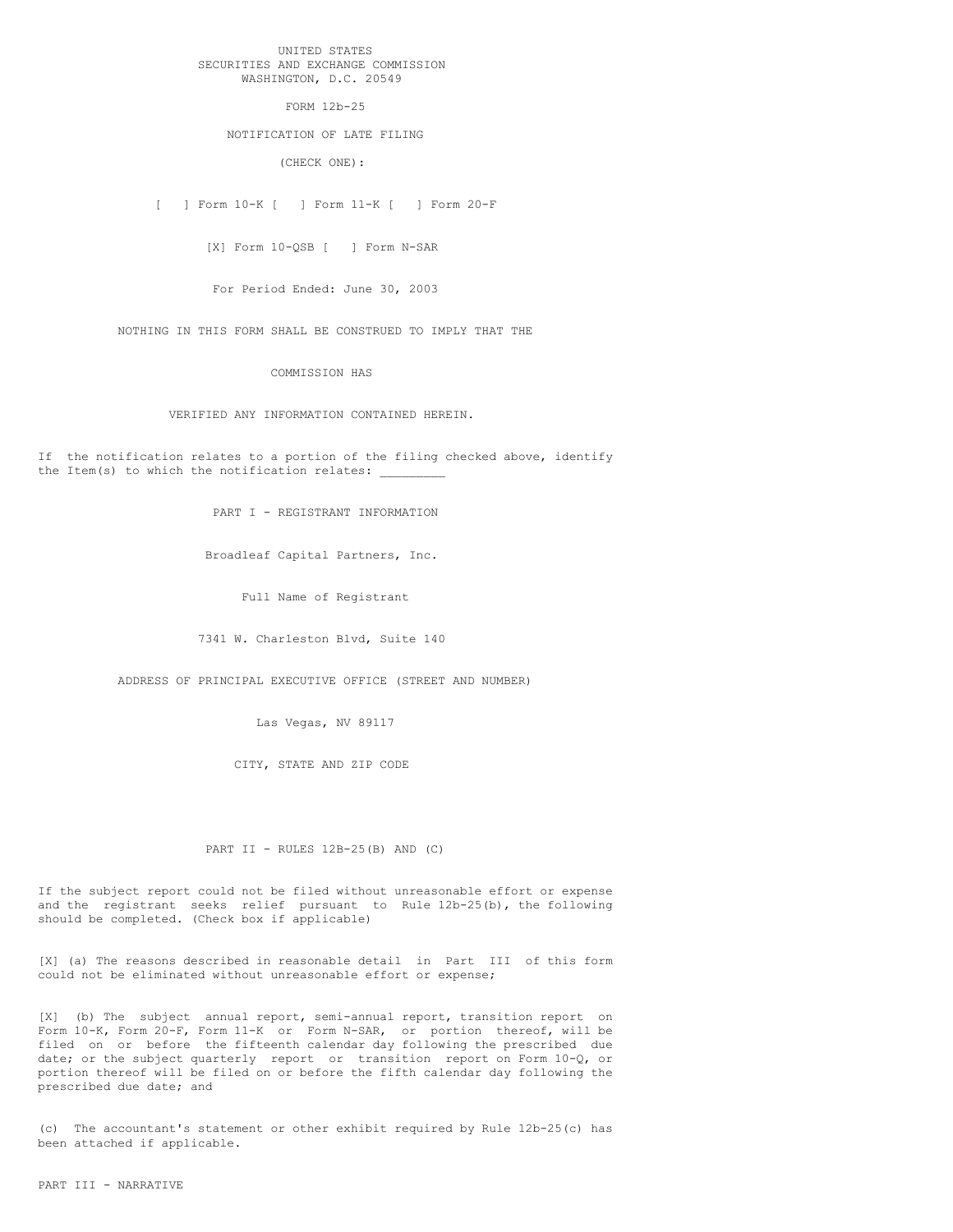State below in reasonable detail the reasons why Forms  $10-K$ ,  $20-F$ ,  $11-K$ ,  $10-Q$ , N-SAR or the transition report portion thereof could not be filed within the prescribed time period.

### STATE THE REASON FOR LATE FILING.

The Registrant's quarterly report on Form 10-QSB cannot be filed within the prescribed time period due to the company's personnel requiring additional time to prepare financial schedules for their accountants to review and prepare the financial statements of the Registrant.

## PART IV - OTHER INFORMATION

(1) Name and telephone number of person to contact in regard to this notification

### ROBERT A. BRANER 702-736-1560

#### (Name) (Area Code) (Telephone Number)

(2) Have all other periodic reports required under Section 13 or 15(d) of the Securities Exchange Act of 1934 or Section 30 of the Investment Company Act of 1940 during the preceding 12 months (or for such shorter) period that the registrant was required to file such reports) been filed? If answer is no, identify report(s).

[ x ] Yes [ ] No

(3) Is it anticipated that any significant change in results of operations from the corresponding period for the last fiscal year will be reflected by the earnings statements to be included in the subject report or portion thereof?

[ ] Yes [ x ] No

If so, attach an explanation of the anticipated change, both narratively and quantitatively, and, if appropriate, state the reasons why a reasonable estimate of the results cannot be made.

#### COMPANY NAME

#### BROADLEAF CAPITAL PARTNERS, INC.

#### (Name of Registrant as Specified in Charter)

has caused this notification to be signed on its behalf by the undersigned hereunto duly authorized.

 $<$ TABLE $>$ <CAPTION>

 $< S>$   $< C>$   $< C>$ <br>Date:  $08/14/03$ 

By: /s/ Robert A. Braner

Robert A. Braner Chief Executive Officer

### $<$ /TABLE>

INSTRUCTION: The form may be signed by an executive officer of the registrant or by any other duly authorized representative. The name and title of the person signing the form shall be typed or printed beneath the signature. If the statement is signed on behalf of the registrant by an authorized representative (other than an executive officer), evidence of the representative's authority to sign on behalf of the registrant shall be filed with the form.

# ATTENTION

### INTENTIONAL MISSTATEMENTS OR OMISSIONS OF FACT CONSTITUTE

#### FEDERAL CRIMINAL VIOLATIONS (SEE 18 U.S.C. 1001)

#### GENERAL INSTRUCTIONS

1. This form is required by Rule 12b-25 (17 CFR 240.12b-25) of the General Rules and Regulations under the Securities Exchange Act of 1934.